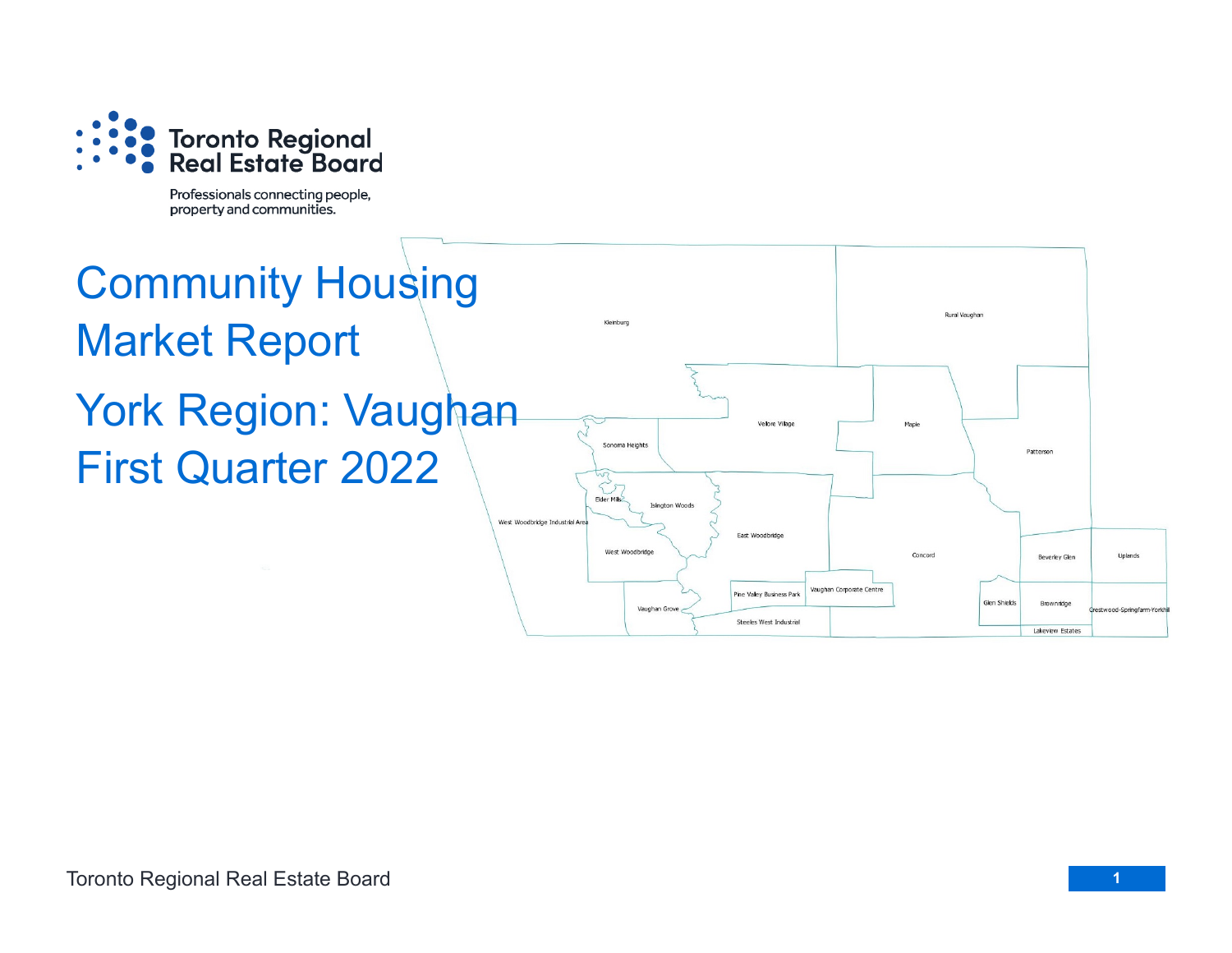## SUMMARY OF EXISTING HOME TRANSACTIONS ALL HOME TYPES, FIRST QUARTER 2022

## VAUGHAN COMMUNITY BREAKDOWN

| <b>Community</b>                 | <b>Sales</b> | <b>Dollar Volume</b> | <b>Average Price</b> | <b>Median Price</b> | <b>New Listings</b> | <b>Active Listings</b> | Avg. SP/LP | Avg. DOM       |
|----------------------------------|--------------|----------------------|----------------------|---------------------|---------------------|------------------------|------------|----------------|
| <b>Beverley Glen</b>             | 55           | \$72,072,474         | \$1,310,409          | \$890,000           | 91                  | 24                     | 108%       | 10             |
| Brownridge                       | 39           | \$49,628,091         | \$1,272,515          | \$1,345,000         | 73                  | 16                     | 113%       | 6              |
| Concord                          | 76           | \$61,396,373         | \$807,847            | \$763,400           | 135                 | 52                     | 109%       | 20             |
| Crestwood-Springfarm-Yorkhill    | 82           | \$105,175,134        | \$1,282,624          | \$1,126,500         | 123                 | 33                     | 110%       | 14             |
| East Woodbridge                  | 77           | \$124,163,414        | \$1,612,512          | \$1,500,000         | 121                 | 36                     | 111%       | 10             |
| <b>Elder Mills</b>               | 5            | \$8,797,000          | \$1,759,400          | \$1,650,000         | 9                   | $\overline{2}$         | 113%       | 5              |
| <b>Glen Shields</b>              | $9\,$        | \$11,448,000         | \$1,272,000          | \$1,310,000         | 17                  | $\,6$                  | 119%       | $\overline{7}$ |
| <b>Islington Woods</b>           | 27           | \$58,304,088         | \$2,159,411          | \$2,120,000         | 35                  | 9                      | 106%       | 22             |
| Kleinburg                        | 69           | \$160,399,489        | \$2,324,630          | \$2,300,000         | 141                 | 40                     | 105%       | 12             |
| <b>Lakeview Estates</b>          | 16           | \$17,499,500         | \$1,093,719          | \$1,105,000         | 30                  | 9                      | 113%       | 10             |
| Maple                            | 124          | \$181,997,288        | \$1,467,720          | \$1,485,000         | 210                 | 44                     | 112%       | 8              |
| Patterson                        | 203          | \$408,631,600        | \$2,012,964          | \$1,850,000         | 419                 | 89                     | 112%       | 7              |
| <b>Pine Valley Business Park</b> | $\mathbf 0$  |                      |                      |                     | $\mathbf 0$         | $\mathbf 0$            |            |                |
| Rural Vaughan                    | 31           | \$40,993,140         | \$1,322,359          | \$978,990           | 52                  | 19                     | 100%       | 28             |
| Sonoma Heights                   | 27           | \$42,647,739         | \$1,579,546          | \$1,600,000         | 45                  | 10                     | 111%       | 10             |
| Steeles West Industrial          | 0            |                      |                      |                     | $\mathbf 0$         | $\pmb{0}$              |            |                |
| Uplands                          | 22           | \$53,112,386         | \$2,414,199          | \$2,285,000         | 37                  | 10                     | 107%       | 12             |
| Vaughan Corporate Centre         | 69           | \$51,689,527         | \$749,124            | \$741,000           | 124                 | 51                     | 108%       | 18             |
| Vaughan Grove                    | 30           | \$26,751,602         | \$891,720            | \$942,500           | 41                  | $5\phantom{.0}$        | 117%       | $\overline{7}$ |
| Vellore Village                  | 160          | \$291,476,044        | \$1,821,725          | \$1,694,000         | 293                 | 72                     | 111%       | 9              |
| West Woodbridge                  | 58           | \$76,015,000         | \$1,310,603          | \$1,263,500         | 98                  | 23                     | 114%       | $\overline{7}$ |
| West Woodbridge Industrial Area  | 0            |                      |                      |                     | 0                   | $\mathbf 0$            |            |                |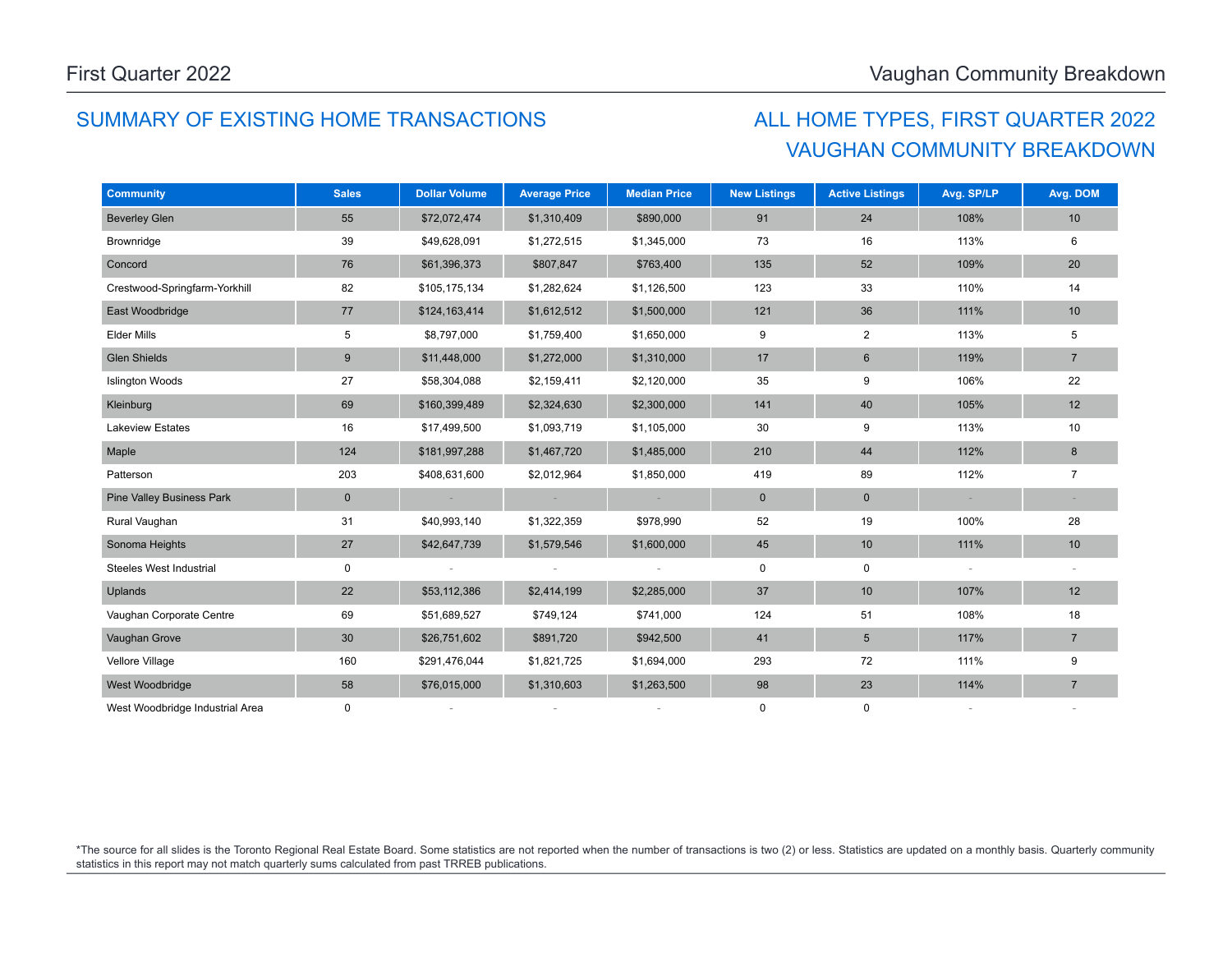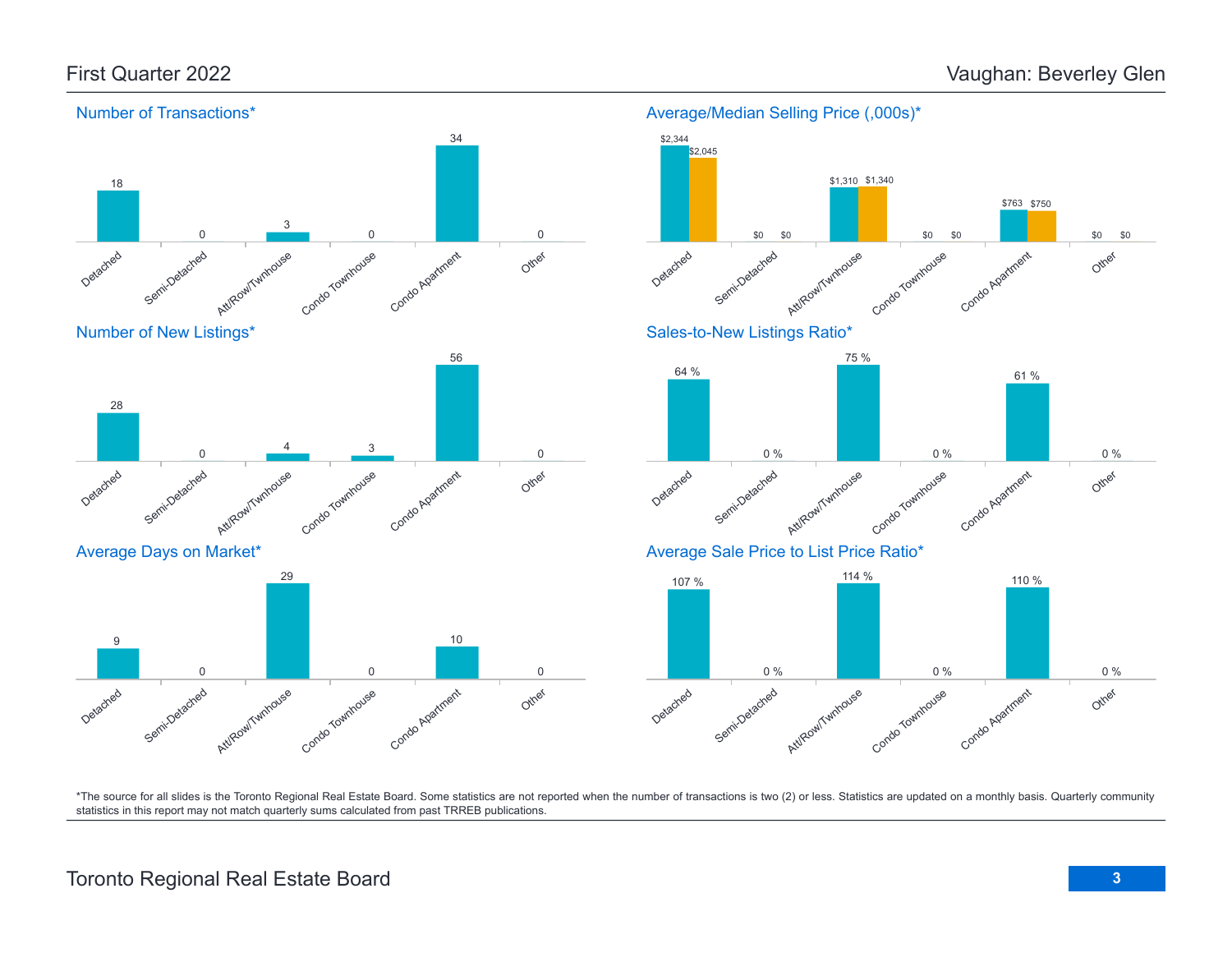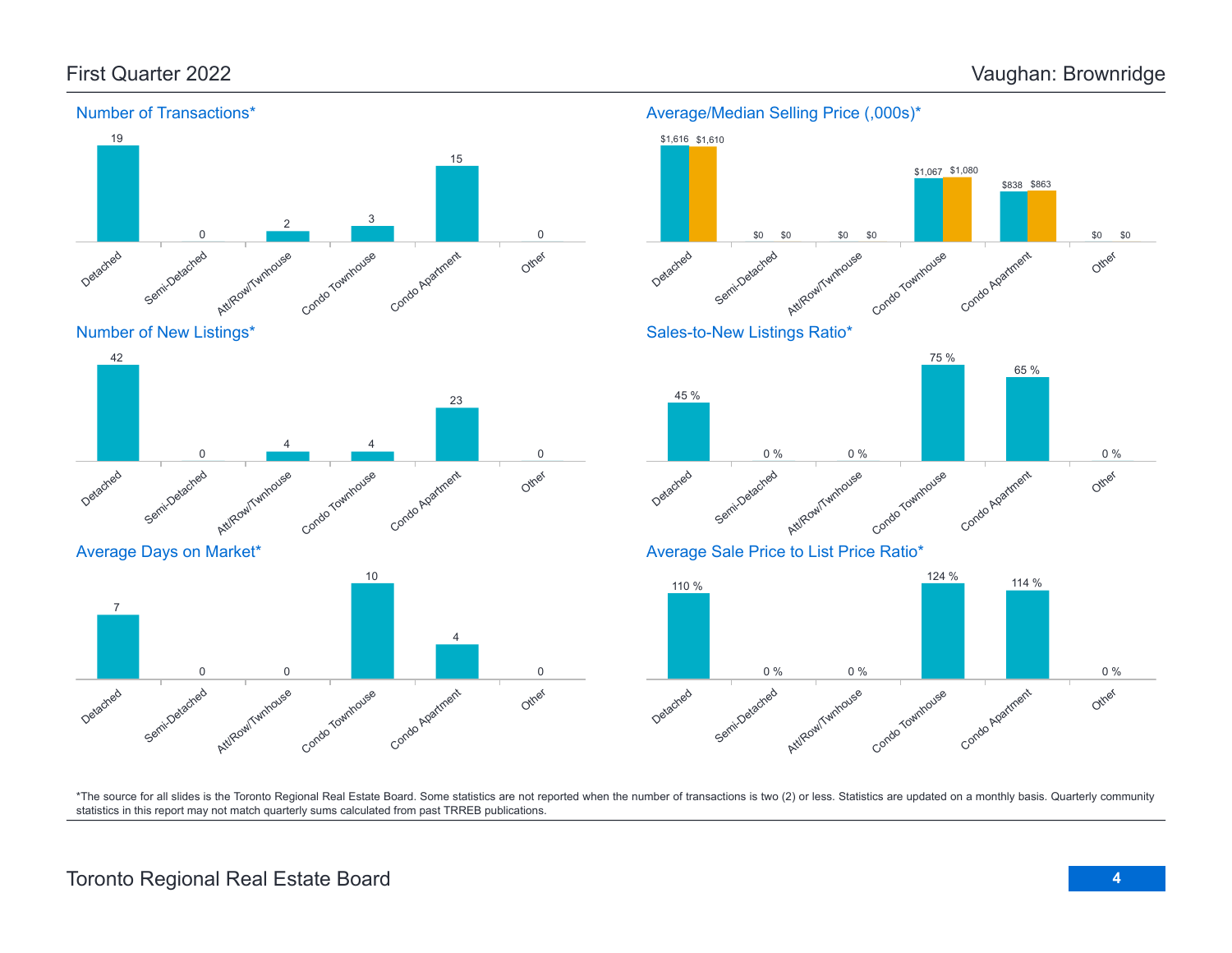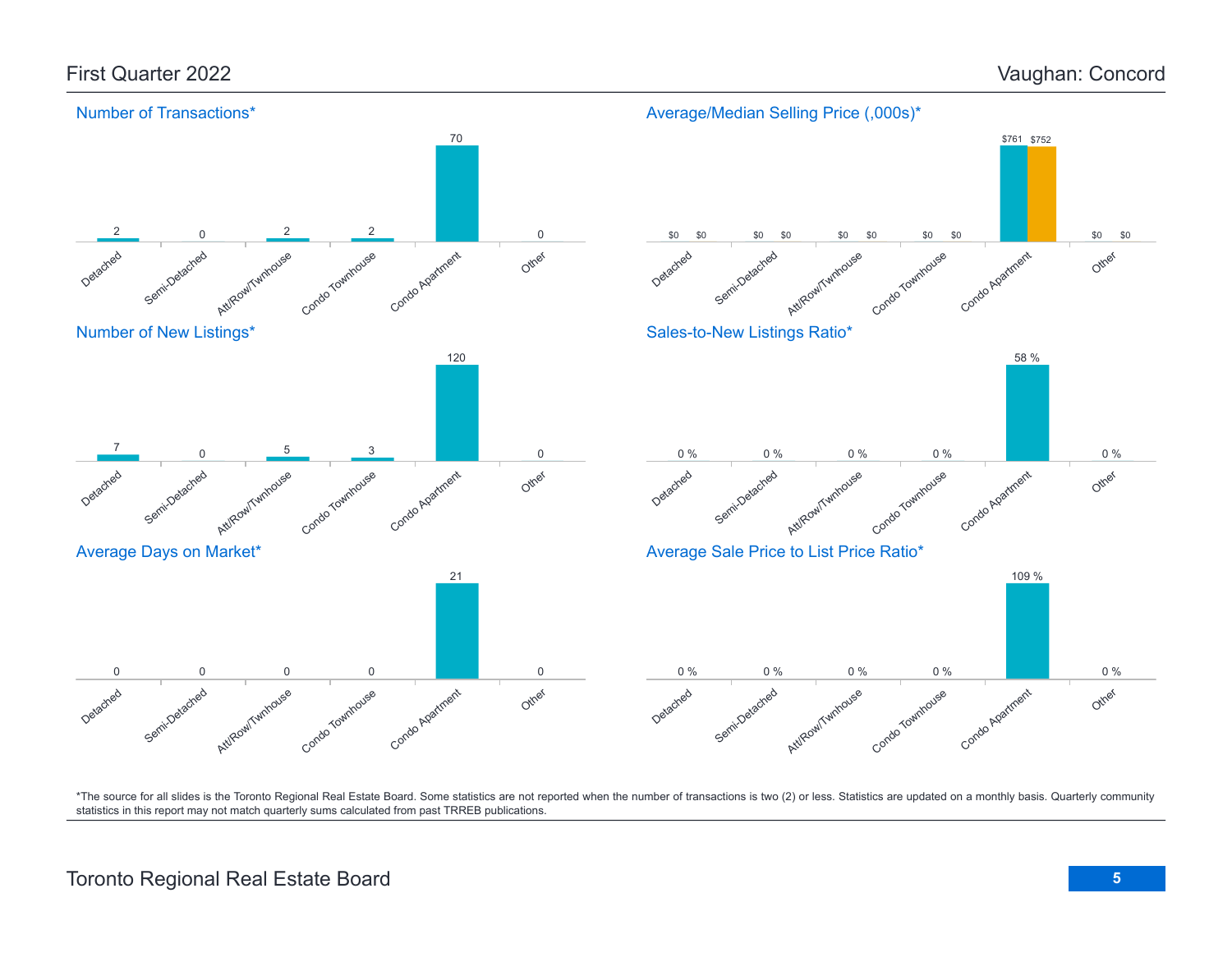

Number of New Listings\*













Sales-to-New Listings Ratio\*



Average Sale Price to List Price Ratio\*

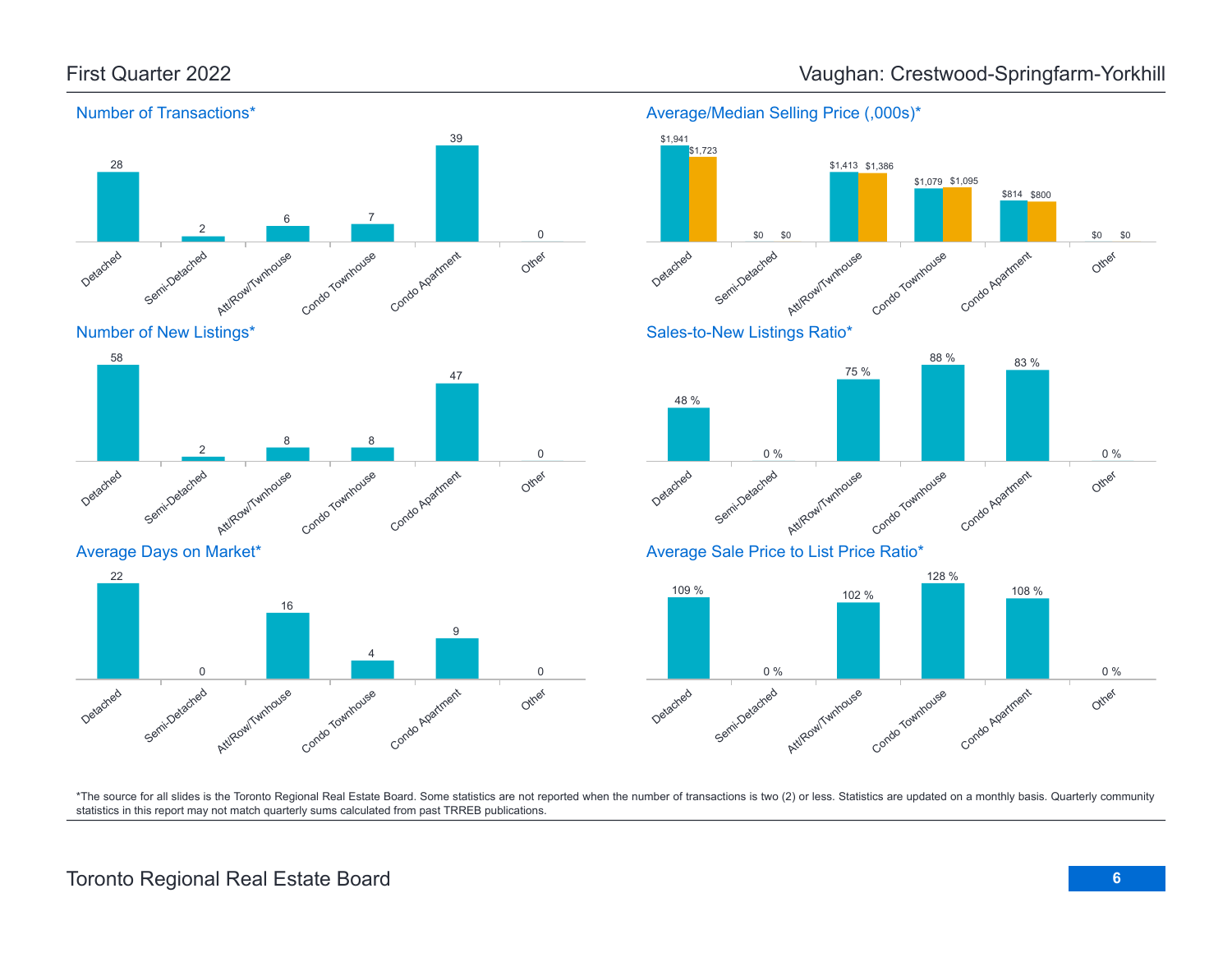

Number of New Listings\*



Average Days on Market\*





Att/Row/Twmpuse



Condo Townhouse

Condo Agatment

\*The source for all slides is the Toronto Regional Real Estate Board. Some statistics are not reported when the number of transactions is two (2) or less. Statistics are updated on a monthly basis. Quarterly community statistics in this report may not match quarterly sums calculated from past TRREB publications.

Detached

Semi-Detached

Other

0 %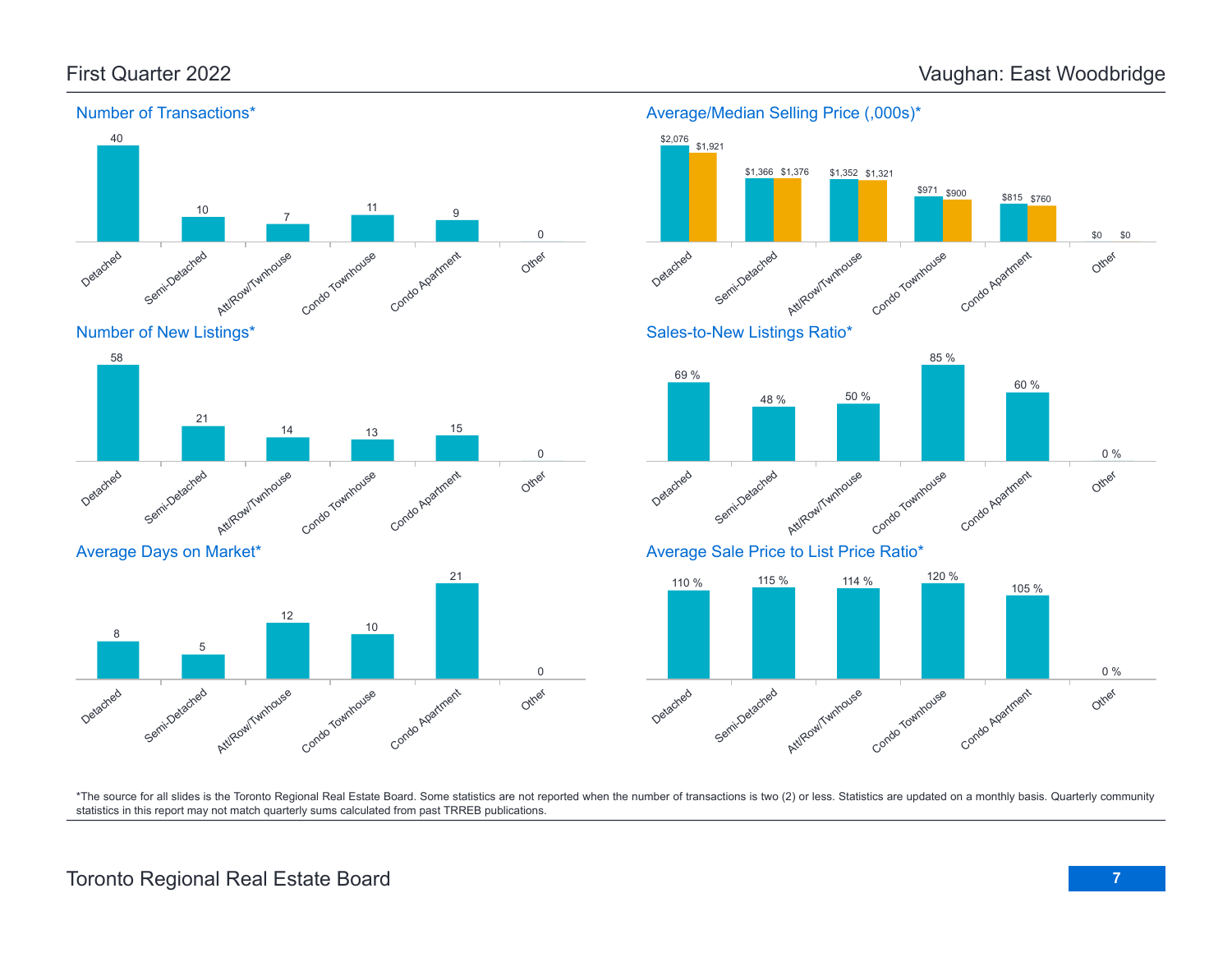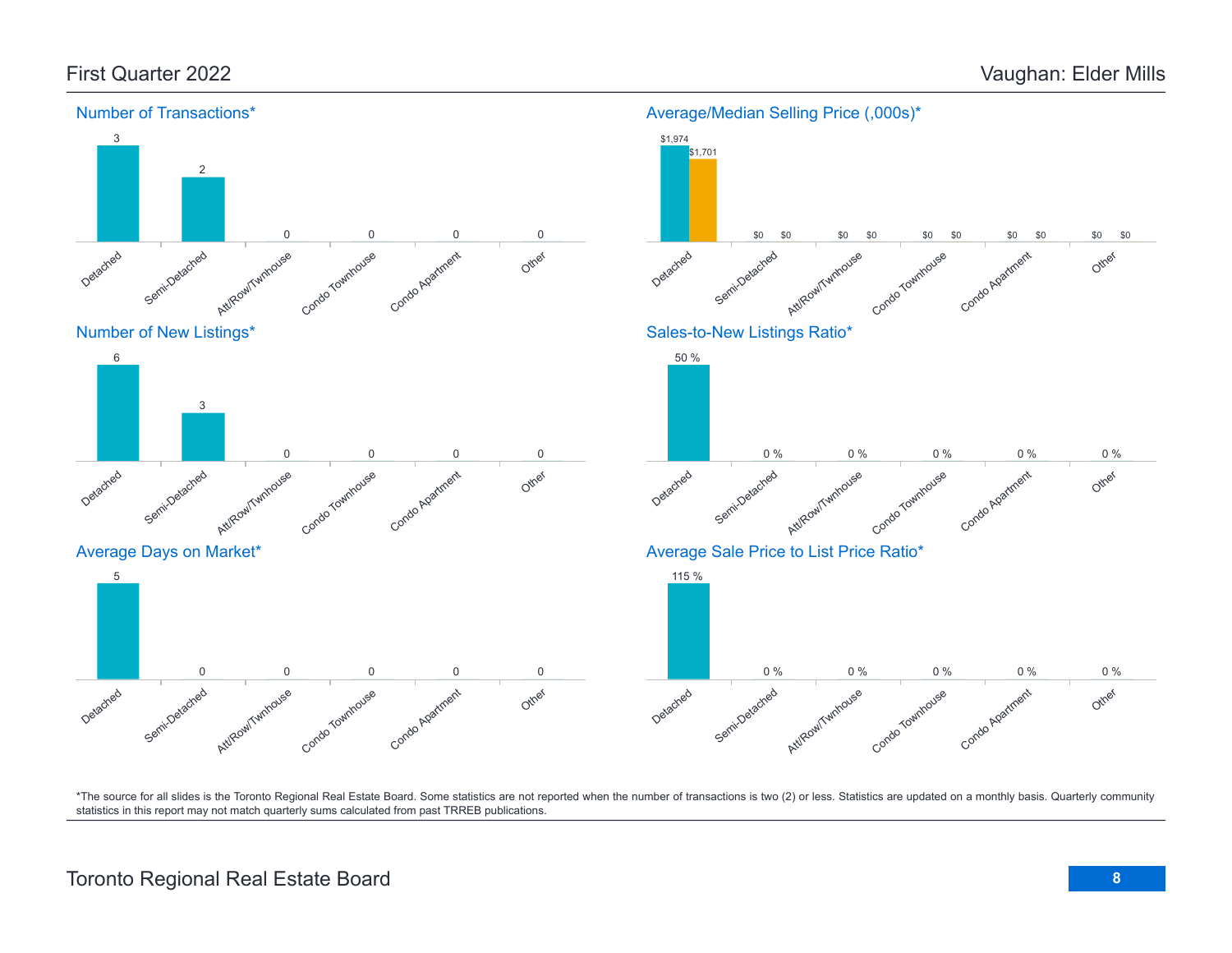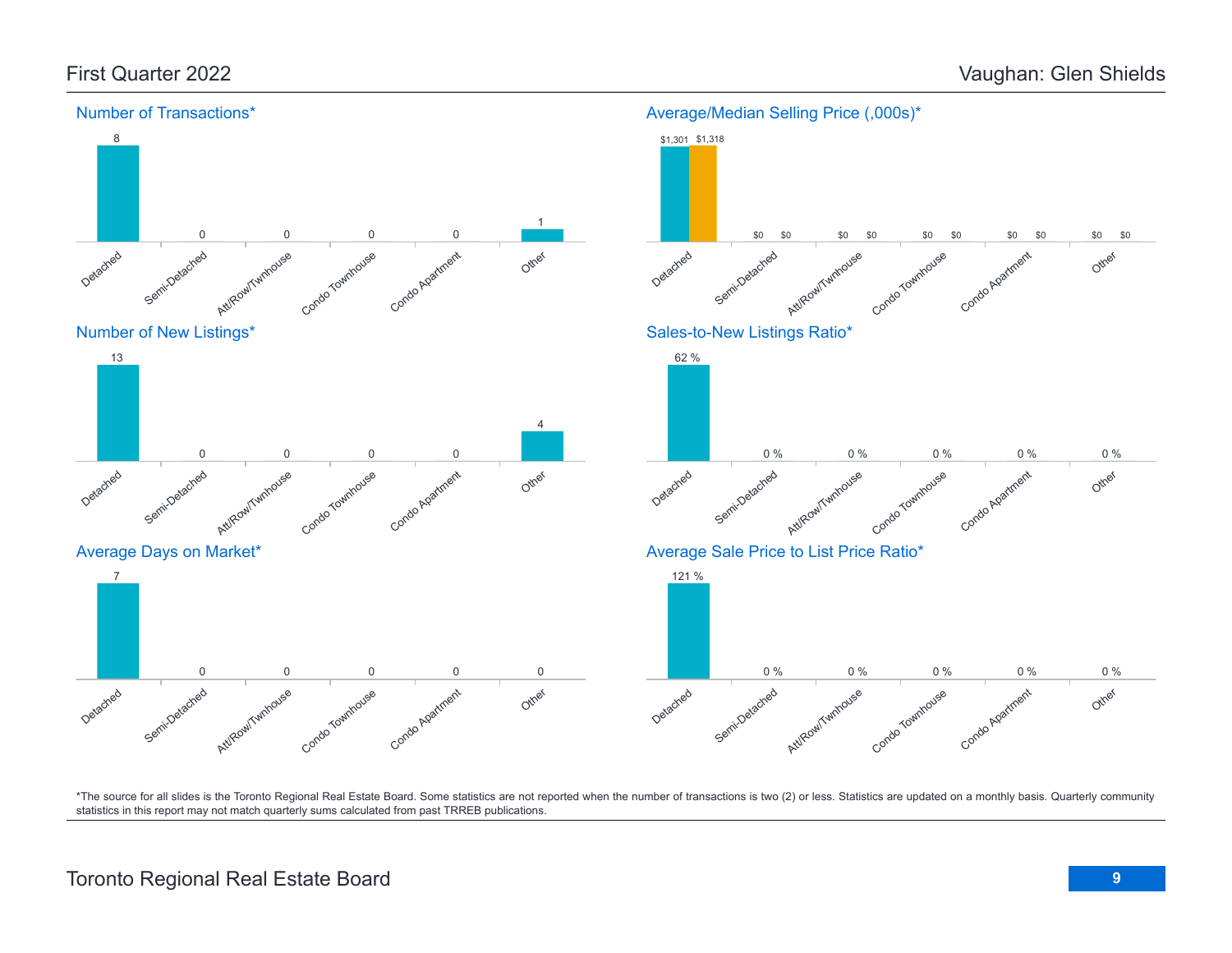\$0

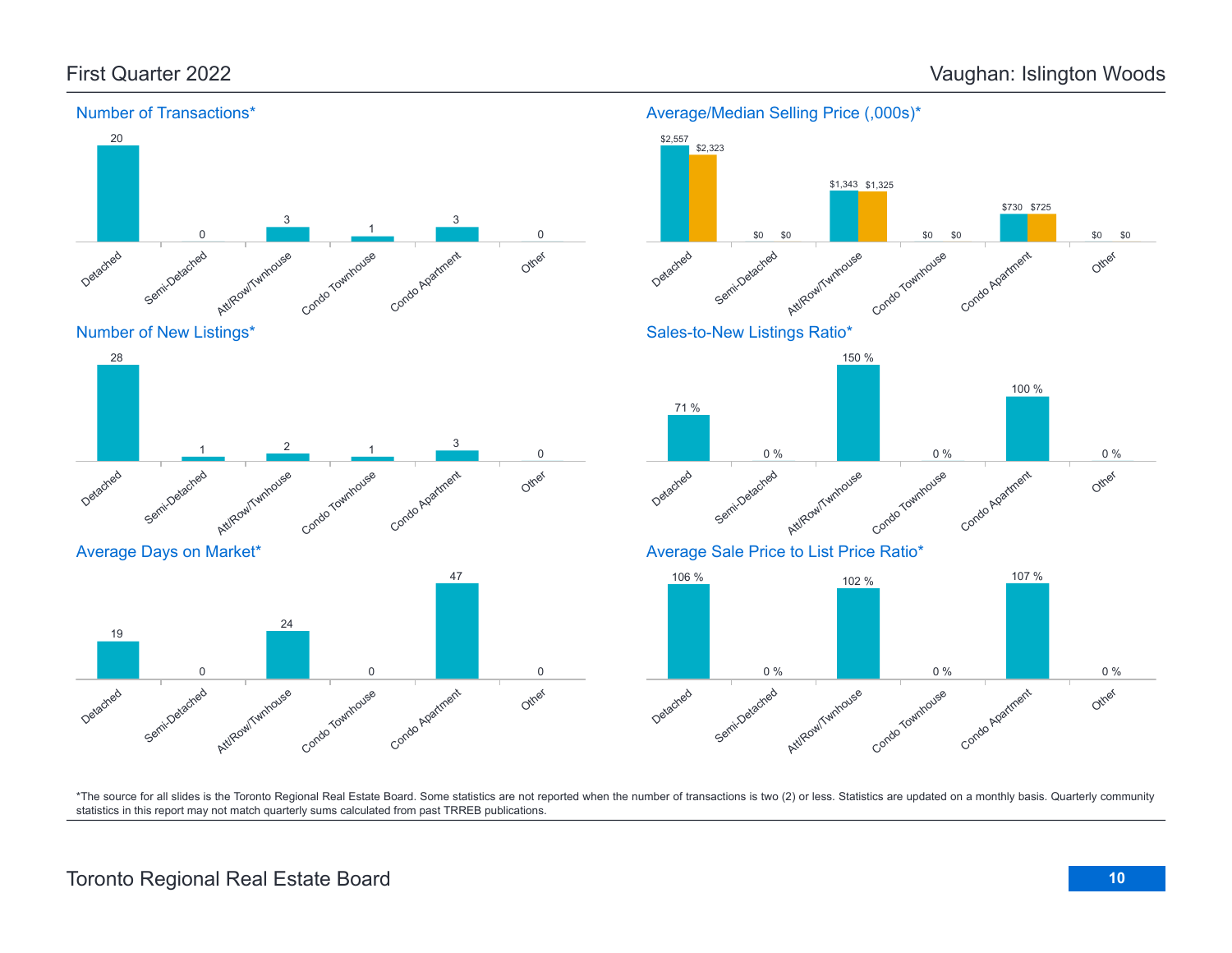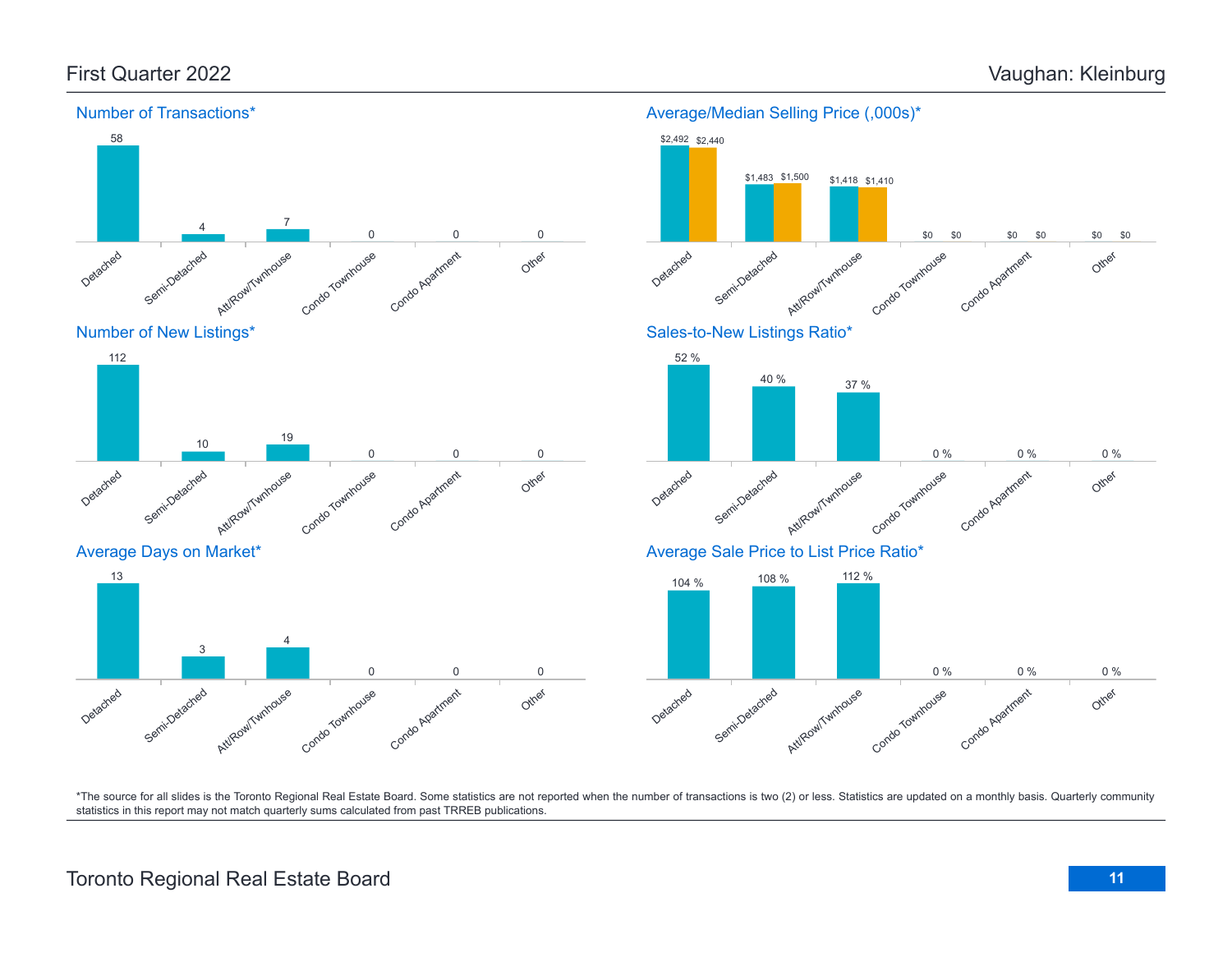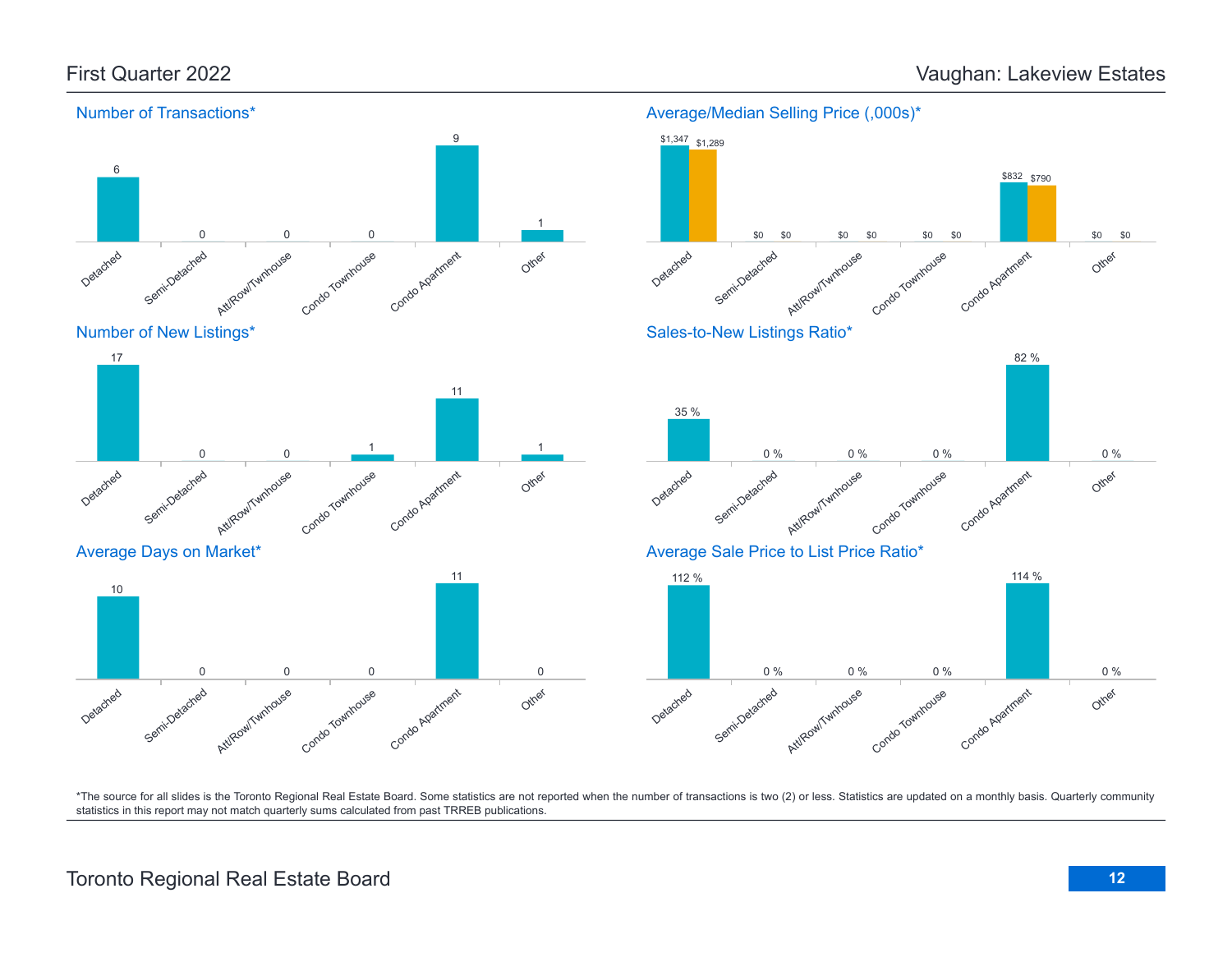

Number of Transactions\*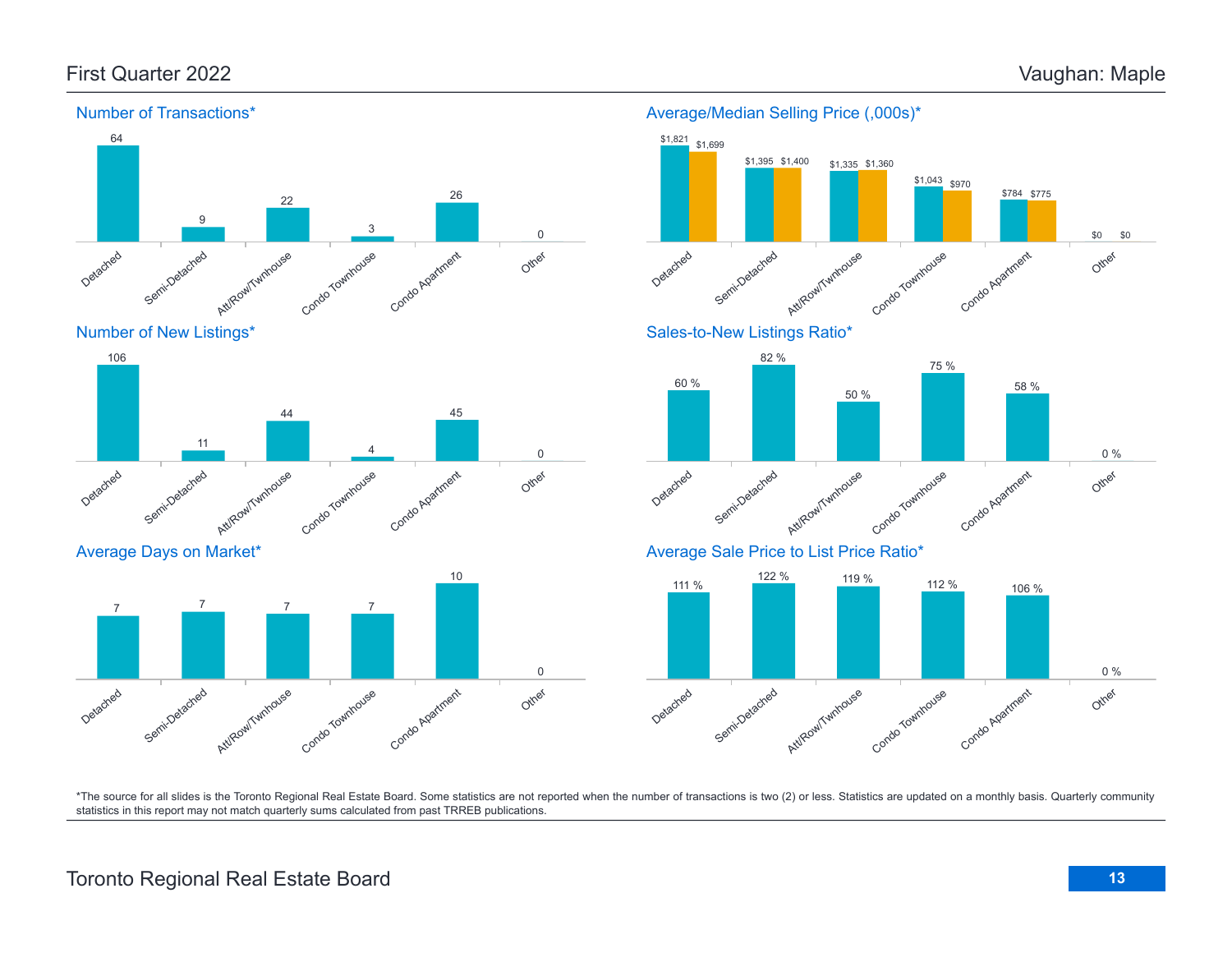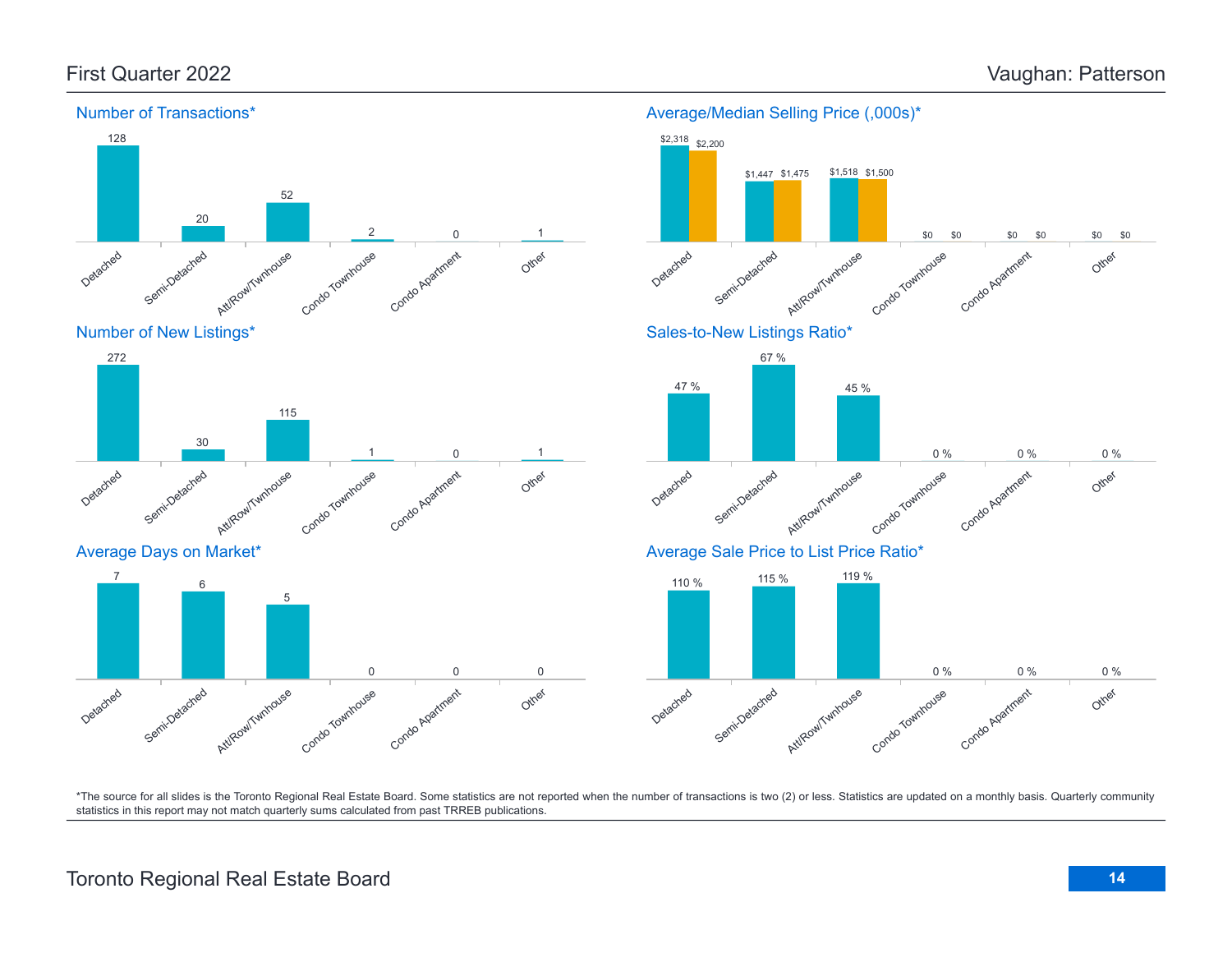### Number of Transactions\*

Average/Median Selling Price (,000s)\*

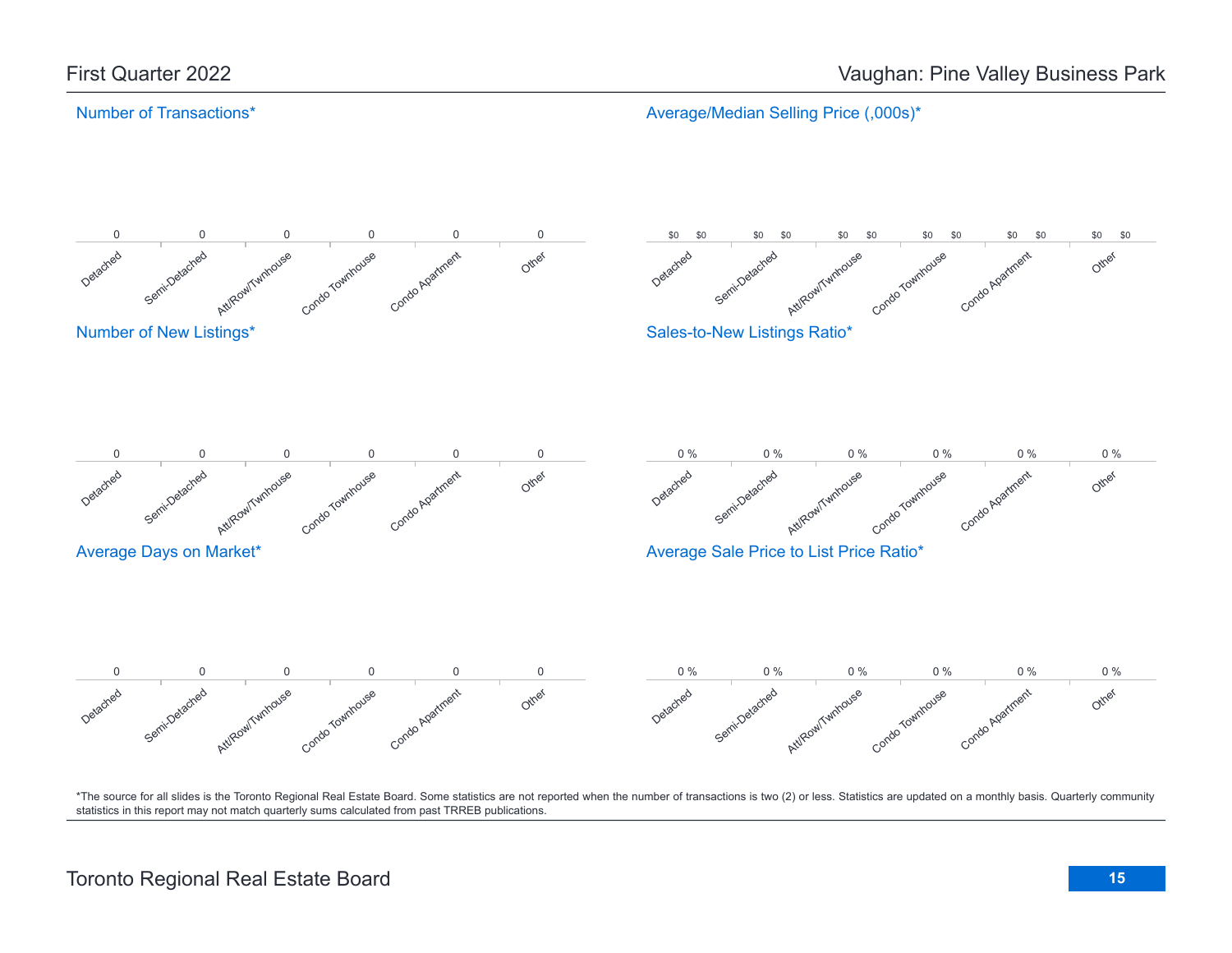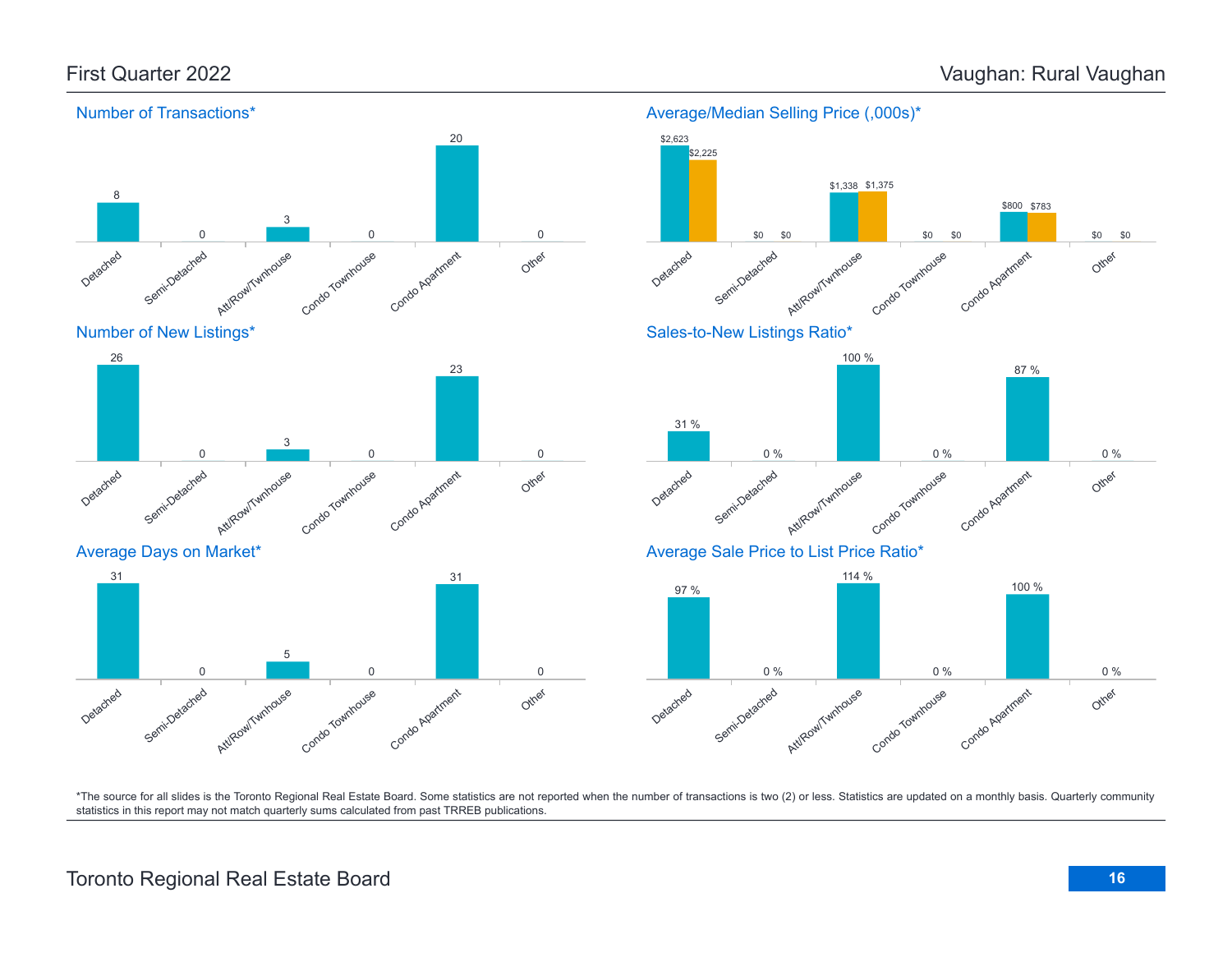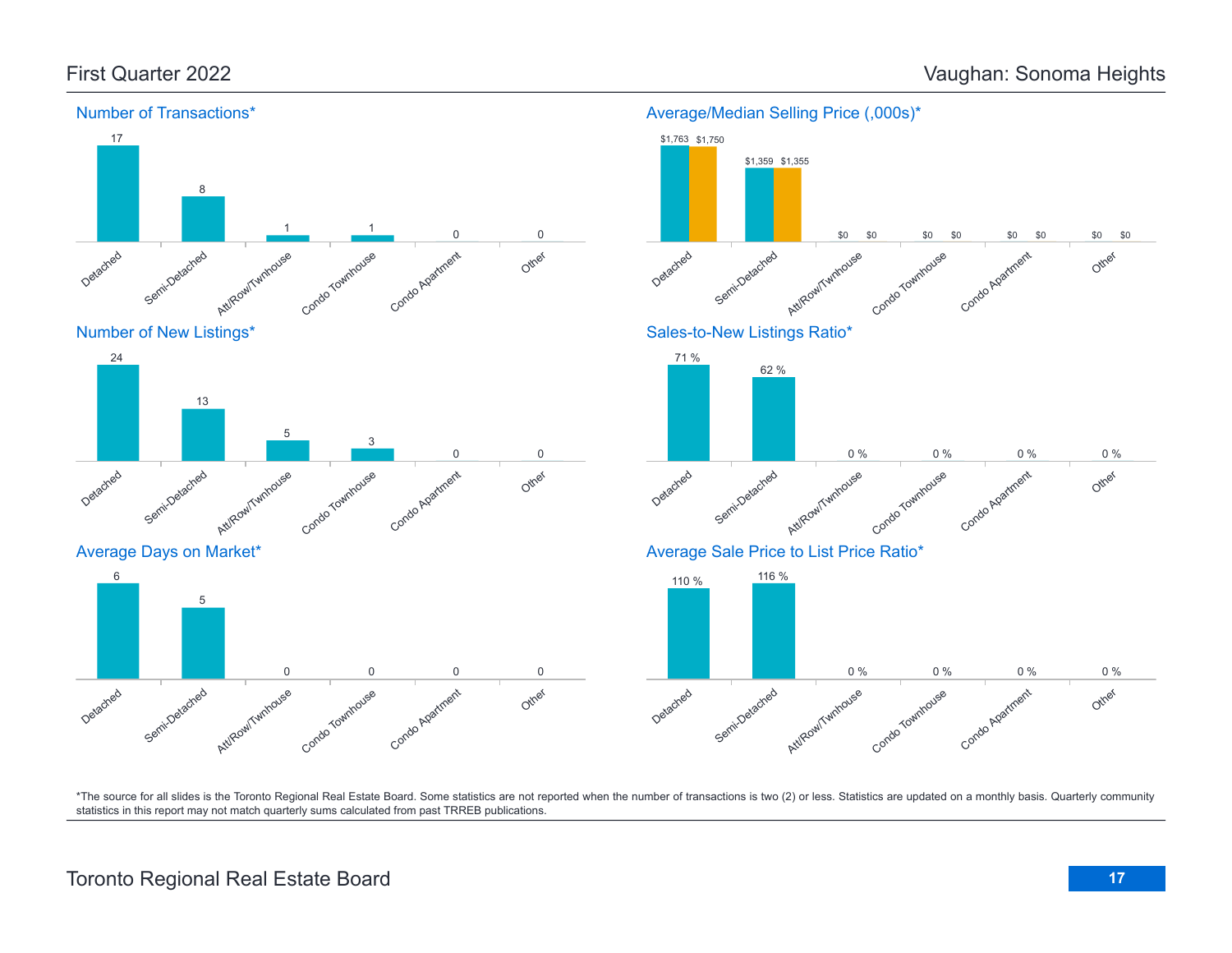#### Number of Transactions\*

Average/Median Selling Price (,000s)\*

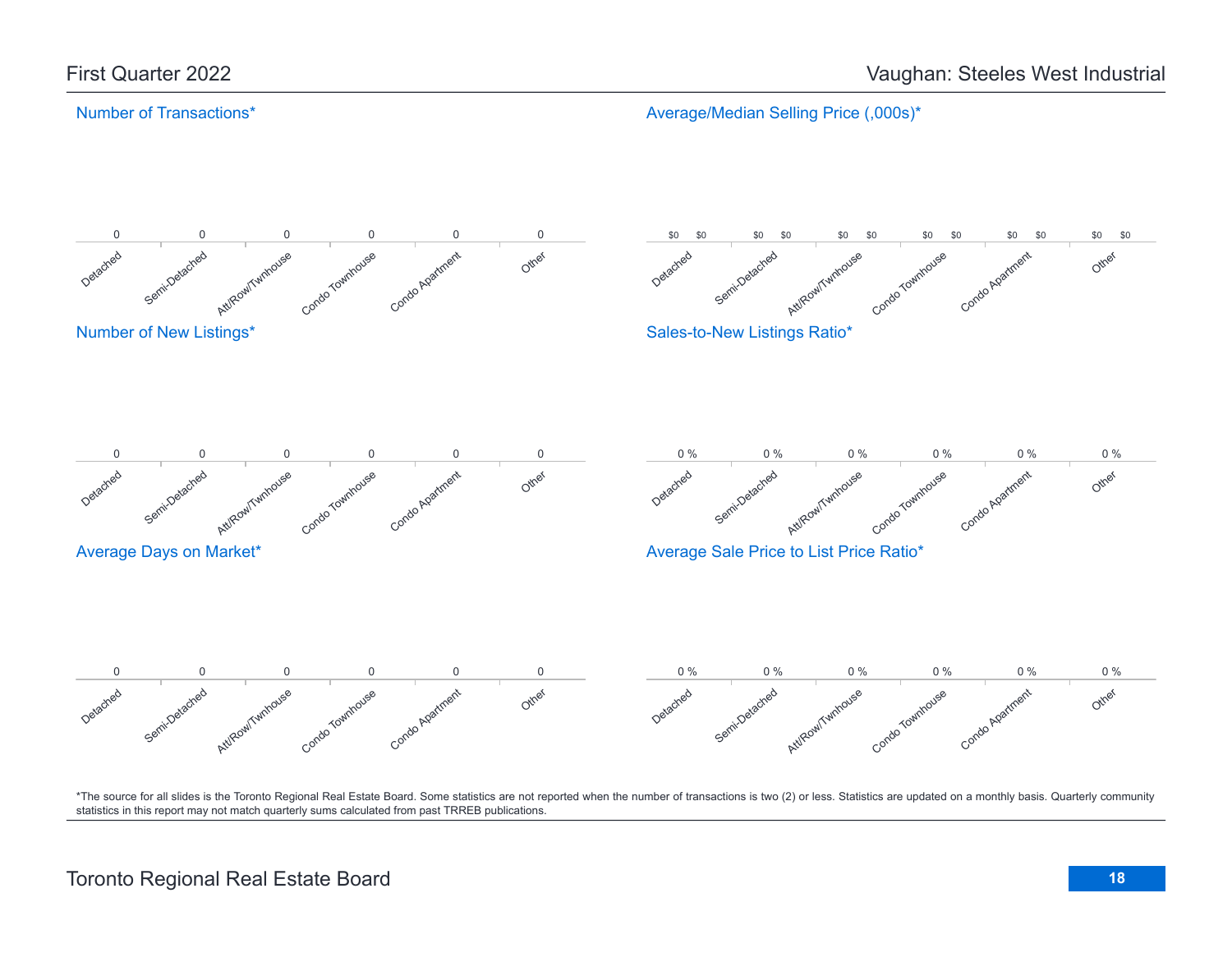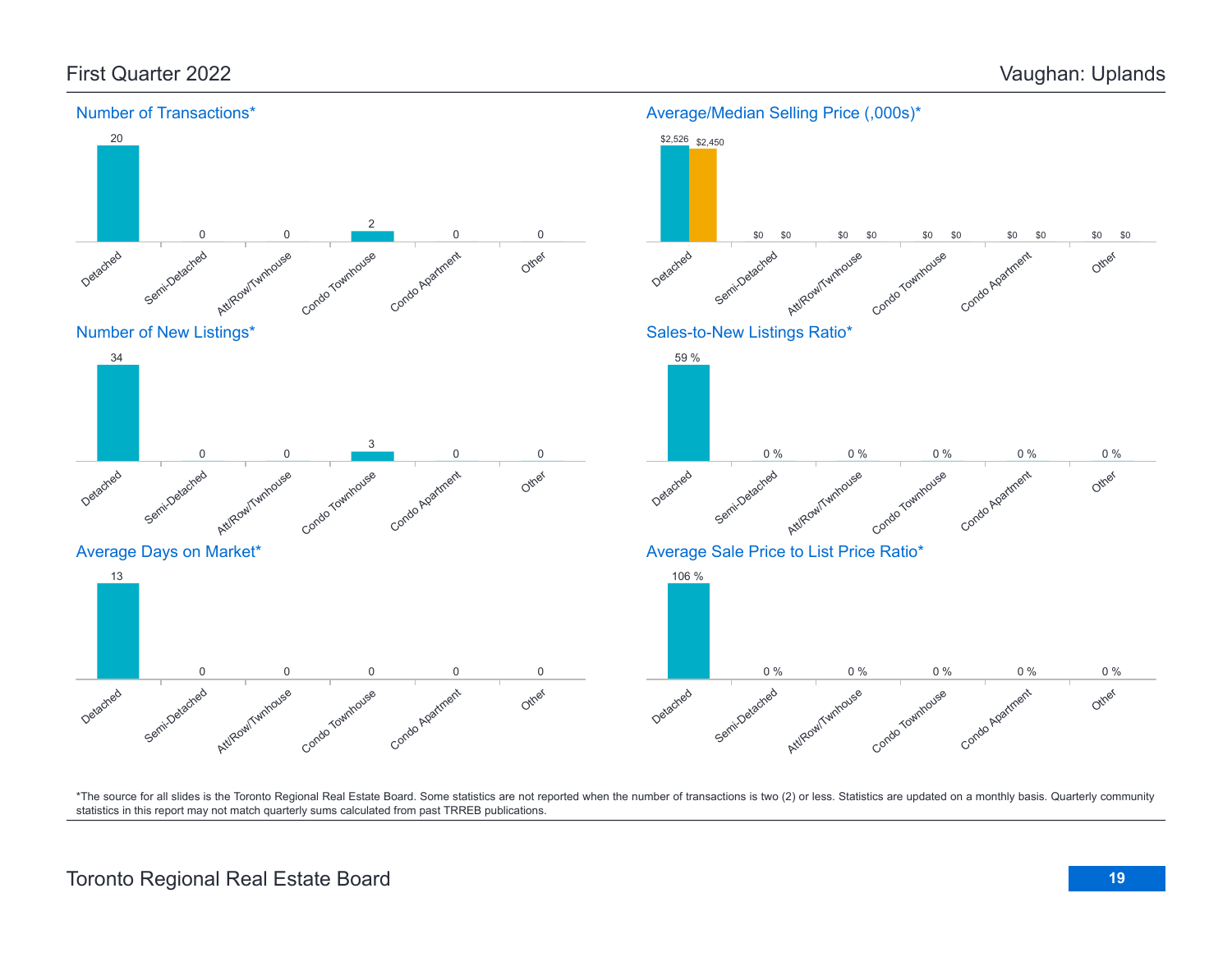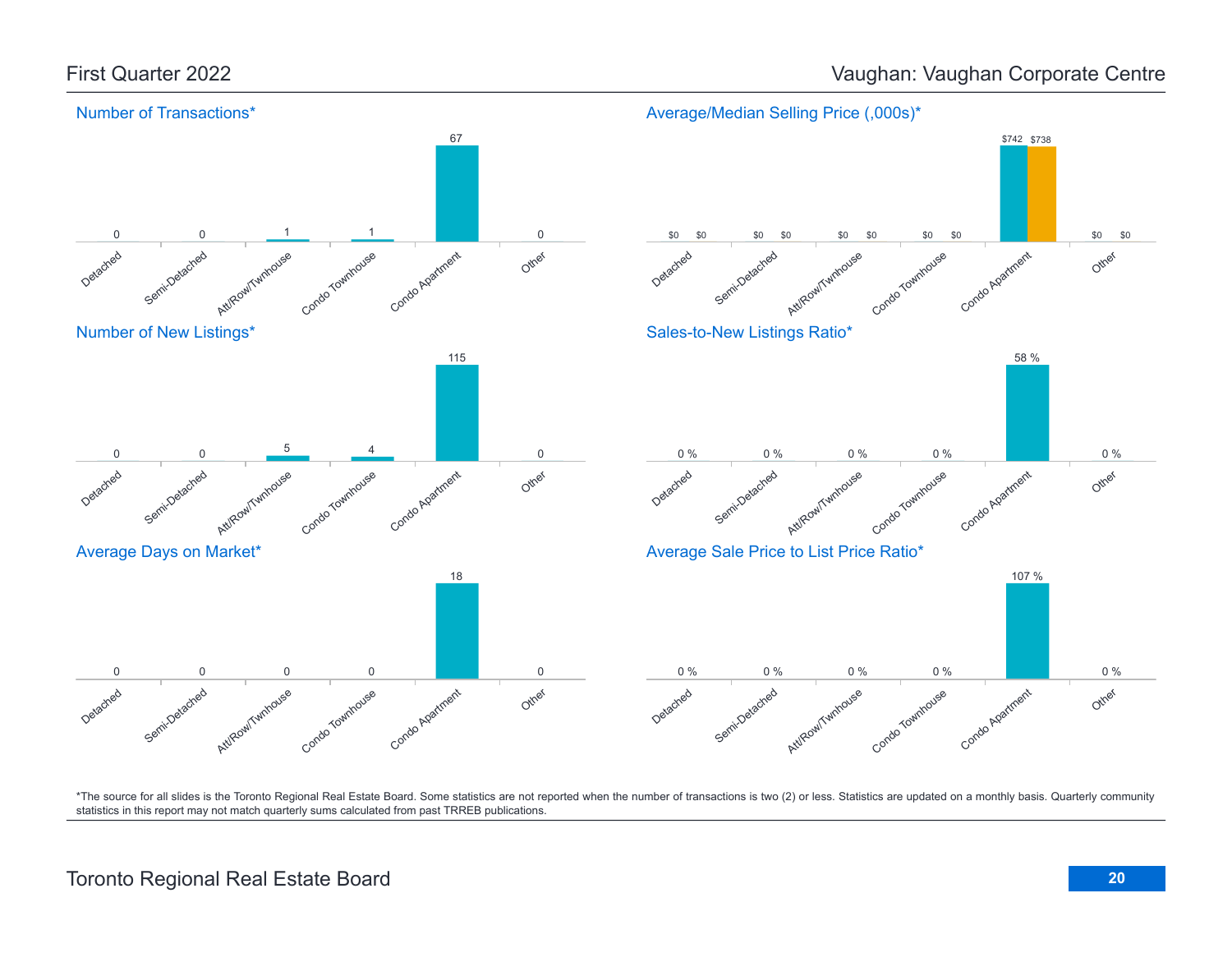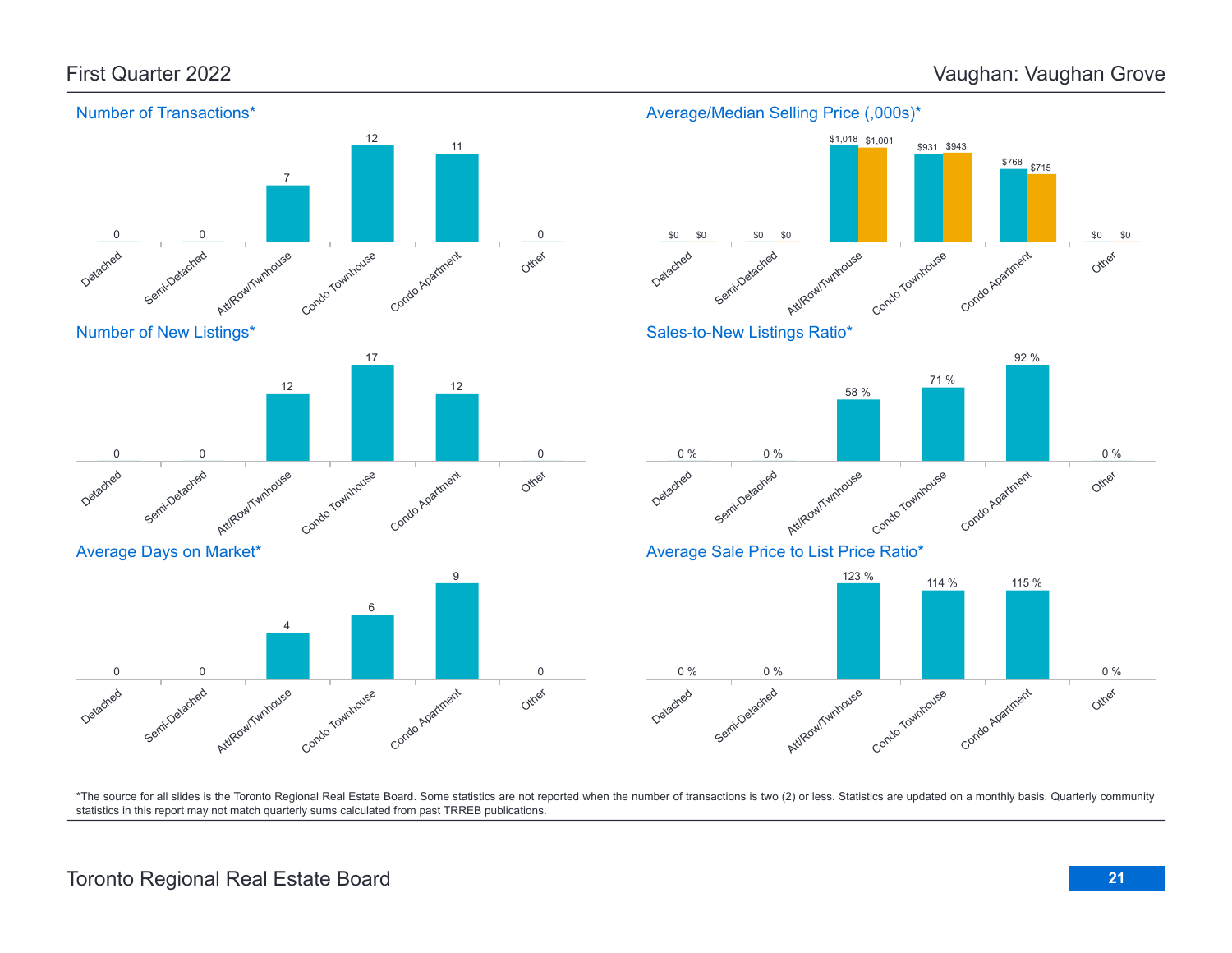Detached

Detached

Semi-Detached

Average Days on Market\*

9 9 9 9

Semi-Detached

Att/RowlTwnhouse

Att/Row/Twnhouse



Condo Townhouse

Condo Townhouse

0

0

Condo Apartment

Condo Apartment

6

Other

Other

0

6 3

#### Average/Median Selling Price (,000s)\*

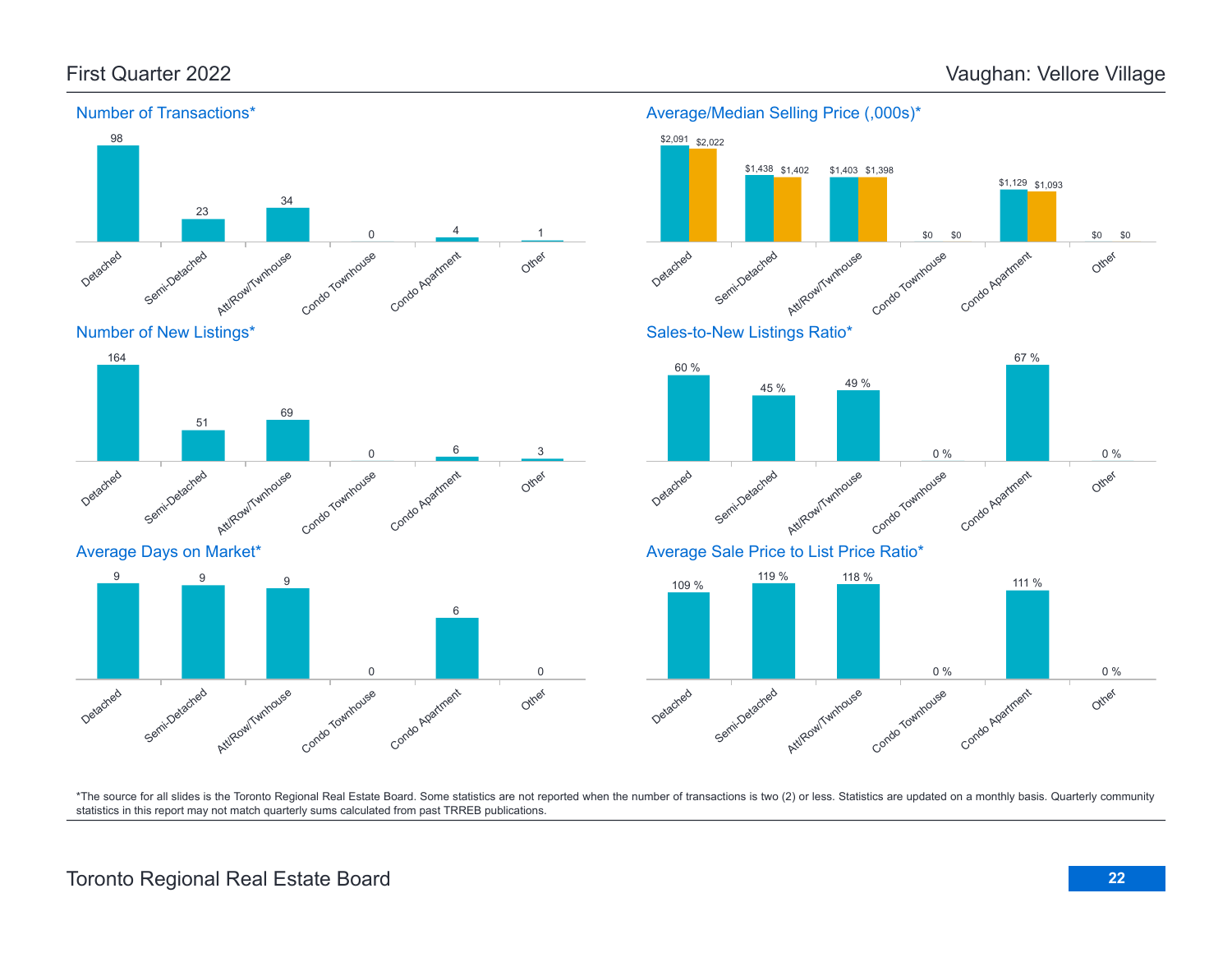

Number of New Listings\*



Average Days on Market\*





Average Sale Price to List Price Ratio\*